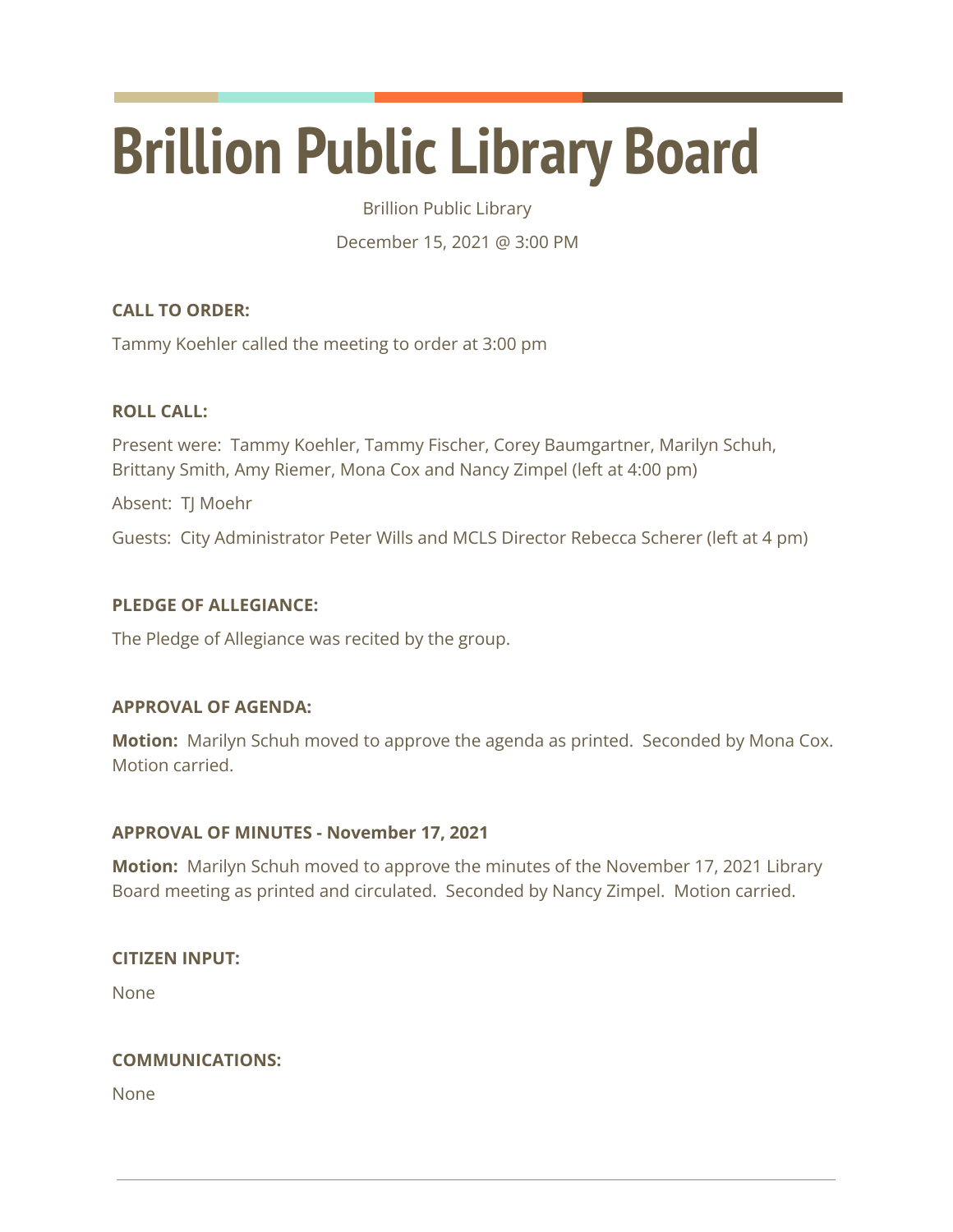#### **STAFF INPUT:**

#### **a. Amy Wolff**

Amy has been a Brillion community member for about 13 years. Previously she worked at the New Holstein Library for 3 years in their Children's Services area.

In Brillion she helps with the Summer Reading Program and the weekly STEAM Program.

## **GUESTS**

## **a. MCLS Director - Rebecca Scherer**

Becky is the only full time employee in the System - the others are part time. Internet, automation and delivery are the biggest areas of assistance she provides. She also helps with education and consulting for the member libraries.

## **LIBRARY DIRECTOR'S REPORT:**

#### **a. Circulation:**

In line - nothing unusual

### **b. Patron Reports**

3-4 pm is the most active time but the library is benign used all open hours

## **c. Financial:**

#### **1 2021 December Vouchers Report**

#### **Motion:**

Mona Cox moved to accept the December 2021 Voucher Report as written and circulated. Seconded by Marilyn Schuh. Roll Call Vote Taken - all in favor.

## **LIBRARY HAPPENINGS:**

#### **I Teen Subscription Boxes**

The name is being changed to Teen Mystery Boxes. THe Kiel, New Holstein and Chilton libraries recently started this program. In Brillion there are 6 boxes available. This program is going so well that an Adult version will be started per patron request.

#### **Ii Notary Update**

Lydia received her commission and is officially a notary now.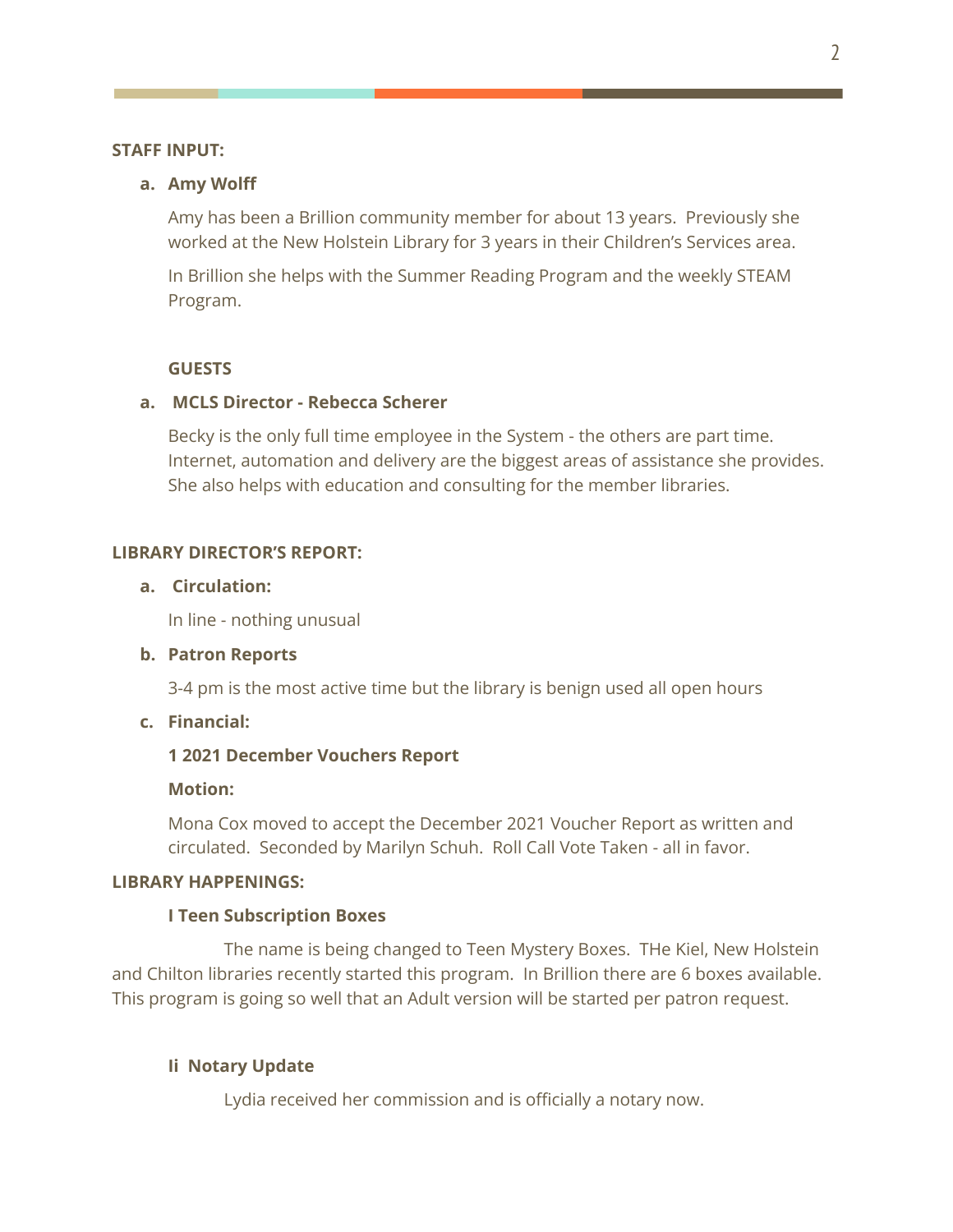# **Iii Brillion Public Library Reading Garden**

The RDA has officially recommended the Brillion Public Library Reading Garden to the Planning Commission. The Peters Foundation is interested in supporting this project. THe goal is for this project to be at no cost to the Library. Lydia does want to form a committee for this project and then start obtaining bids. This item will be added to the January Agenda.

# **AUTOMATION/TECHNOLOGY:**

The Library received Chrome Books via a grant. Tammy Koehler (IT Dept) assisted with teh process of "wiping" the chrome books between uses.

# **BUILDINGS & GROUNDS MAINTENANCE:**

Nothing new

# **LIBRARY PROGRAMS:**

**a. Winter Party** to be held December 21, 2021 from 4-6 pm. FUn events are planned for all ages.

# **MANITOWOC-CALUMET LIBRARY SYSTEM:**

Each library will receive a grant of \$3,000 to be used for furniture for each library. December 24, 2021 the list of what we can choose from will be available.

# **LIBRARY BUDGET:**

Lydia will provide a "Spending Report" to assist the Board to know where we are at fiscally.

## **STRATEGIC PLAN:**

**a. Committee to Meet in January**

## **PERSONNEL:**

**a. Directors Employment Agreement and Evaluation Process: Attachment 7 and Attachment 8 CLosed Session per WSS 19.85(1)(c) for considering employment, promotion, compensation or performance evaluation data of any public employee over which the governmental body has jurisdiction or exercises**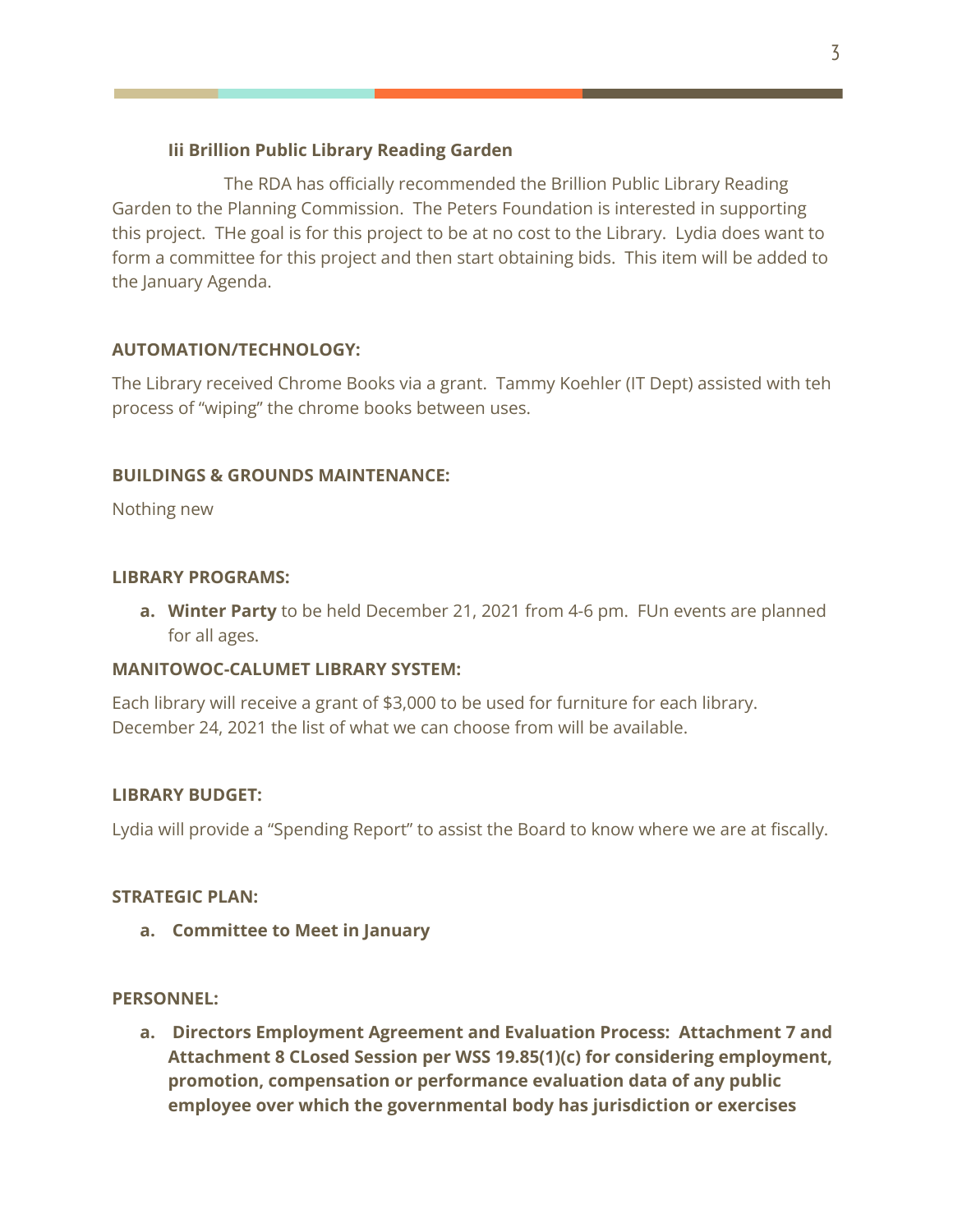**responsibility. Convene in Closed Session. Reconvene in Open Session to take action if necessary and appropriate.**

**Motion:** Corey Baumgartner moved to convene in Closed Session. Seconded by Amy Riemer. Roll Call Vote taken - all in favor. (NOTE: Nancy Zimpel left the meeting just before we went into closed session)

- **b. Director Compensation - Attachment 9**
- **c. Closed session per WSS 19.85(1)(c) for considering employment, promotion, compensation or performance evaluation data of any public employee over which the governmental body has jurisdiction or exercises responsibility. Convene in Closed Session. Reconvene in Open Session to take action if necessary and appropriate.**

**Motion:** Corey Baumgartner moved to reconvene into Open Session. Seconded by Mona Cox. Roll Call Vote taken - all in favor.

#### **OLD BUSINESS:**

### **a. COVID 19**

The numbers are back down ot very high (was at critical)

#### **NEW BUSINESS:**

#### **a. Director's Employment Agreement and Evaluation Process:**

Discussion with Peter regarding the City Requirement.

**Motion:** Marilyn Schuh moved to accept the Employee Agreement as amended to change the date to 2021.. Seconded by Corey Baumgartner. Motion carried - all in favor.

#### **b. Director Compensation**

**Motion:** Marilyn Schuh moved to evaluate the performance and compensation beginning in May and ongoing annually. Seconded by Mona Cox. Motion carried all in favor.

# **c. Recommendation of Corey Baumgartner for Library Board Position to City Council for 2022**

**Motion:** Amy RIemer moved to recommend Corey Baumgartner to the Library Board. Seconded by Mona Cox. Motion carried - all in favor.